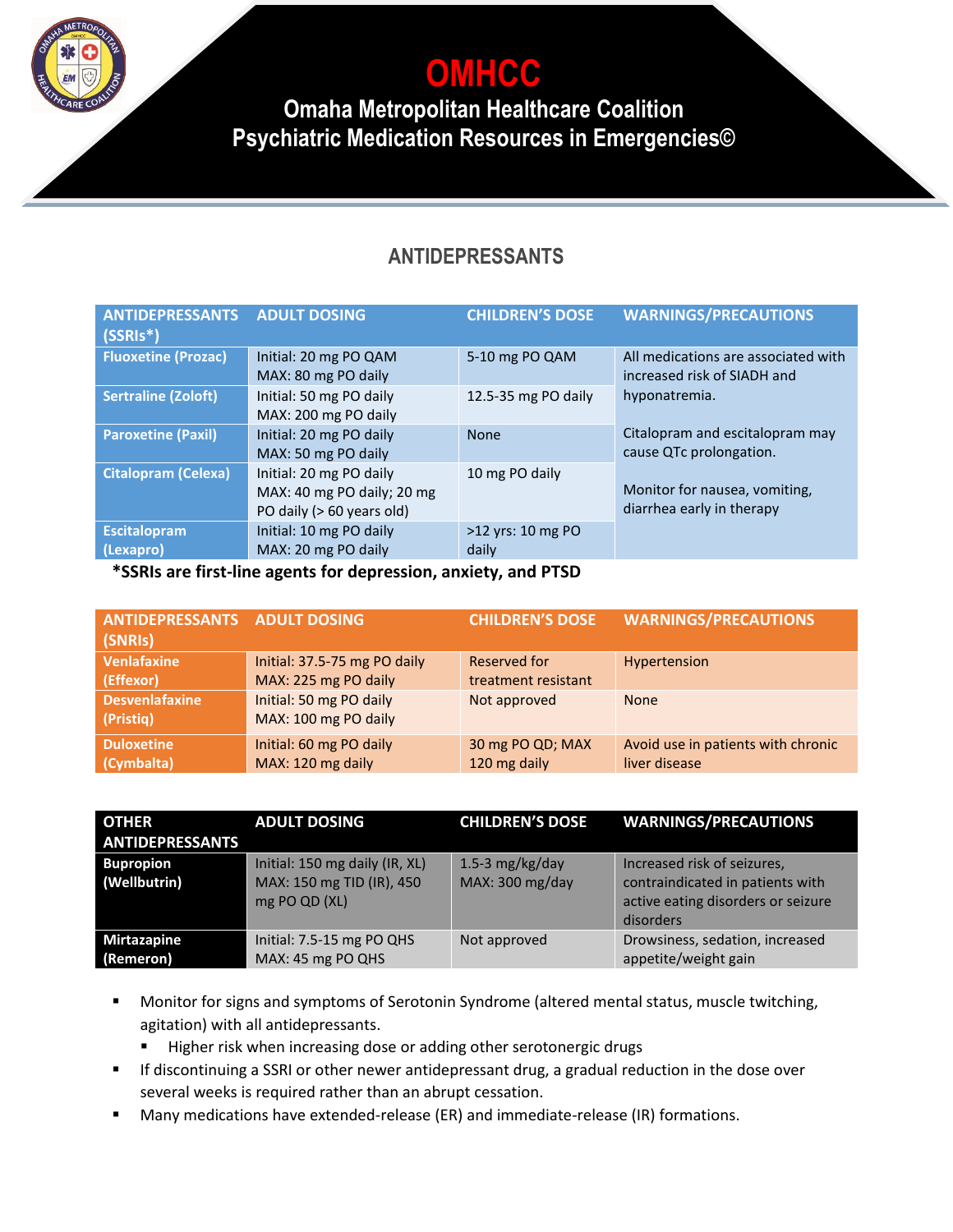**OMHCC**

**Omaha Metropolitan Healthcare Coalition Psychiatric Medication Resources in Emergencies©**

## **ANTIPSYCHOTICS**

| <b>ANTIPSYCHOTICS</b>           | <b>ADULT DOSING</b>                  | <b>CHILDREN'S DOSE</b>               | <b>WARNINGS/PRECAUTIONS</b>                             |
|---------------------------------|--------------------------------------|--------------------------------------|---------------------------------------------------------|
| <b>Aripiprazole</b>             | Initial: 5-10 mg PO daily            | 1.5-2 mg PO daily; MAX 10 mg         | <b>Elderly Patients with</b>                            |
| (Abilify)                       | MAX: 30 mg daily                     | daily                                | Dementia-Related Psychosis:                             |
| <b>Risperidone</b>              | Initial: 1-2 mg PO daily             | 0.25-0.5 mg PO daily                 | Increased risk of death and                             |
| (Risperdal)                     | MAX: 3 mg BID PO daily               | MAX: 3 mg PO daily                   | increased incidence of                                  |
| <b>Ziprasidone</b>              | Initial 20-40 mg PO BID with         | 10-20 mg PO BID with food            | cerebrovascular adverse                                 |
| (Geodon)                        | food                                 | MAX: 80 mg BID with food             | events                                                  |
|                                 | MAX: 160 mg BID with food            | <b>Acute short-acting injection:</b> |                                                         |
|                                 | Acute short-acting injection:        | 10 mg IM PRN (max 20 mg/day)         | All medications may cause                               |
|                                 | 10-20 mg IM PRN (max 30              |                                      | QTc prolongation                                        |
|                                 | mg/day)                              |                                      |                                                         |
| <b>Quetiapine</b>               | Initial: 50-100 mg PO daily          | None                                 | Monitor for hyperglycemia,                              |
| (Seroquel)                      | MAX: 800 mg PO daily                 |                                      | hyperlipidemia, Neuroleptic                             |
| <b>Olanzapine</b>               | Initial: 5-10 mg PO daily            | 4-6 yrs: 1.25 mg PO daily            | Malignant Syndrome, QT                                  |
| (Zyprexa)                       | MAX: 30 mg PO daily                  | 6-12 yrs: 2.5 mg PO daily            | prolongation, weight gain,                              |
|                                 | <b>Acute short-acting injection:</b> | <b>Acute short-acting injection:</b> | cataracts, acute dystonic                               |
|                                 | 10 mg IM PRN                         | 5 mg IM Q4H PRN                      | reaction, akathisia,                                    |
| <b>Haloperidol</b>              | Initial: 0.5-5 mg daily              | Children: 0.5-2 mg PO daily          | pseudoparkinsonism, tardive                             |
| (Haldol)                        | MAX: 5 mg TID PO daily               | Adolescents: 2-5 mg PO daily         | dyskinesia, orthostatic<br>hypotension, leukopenia, and |
|                                 | Acute short-acting injection:        | Acute short-acting injection:        | the emergence of suicidality                            |
|                                 | 5 mg IM PRN                          | Children: 0.5-2 mg IM Q1H PRN        |                                                         |
|                                 |                                      | (max 6 mg/day)                       |                                                         |
|                                 |                                      | Adolescents: 2-5 mg IM Q1H           |                                                         |
|                                 |                                      | PRN (max 15 mg/day)                  |                                                         |
| <b>Clozapine</b>                | Initial: 12.5-25 mg PO daily         | Initial: 6.5-12.5 mg PO daily        | REMS drug: Severe                                       |
| (Clozaril)                      | MAX: 600 mg PO daily                 | MAX: 200-400 mg daily                | neutropenia (need regular                               |
| Should only be                  |                                      |                                      | white blood cell monitoring),                           |
| used/initiated after            |                                      |                                      | seizures, orthostatic                                   |
| failure of two or<br>more other |                                      |                                      | hypotension, potentially fatal<br>bowel                 |
| antipsychotics                  |                                      |                                      | obstruction/constipation,                               |
|                                 |                                      |                                      |                                                         |
|                                 |                                      |                                      | drooling, myocarditis                                   |